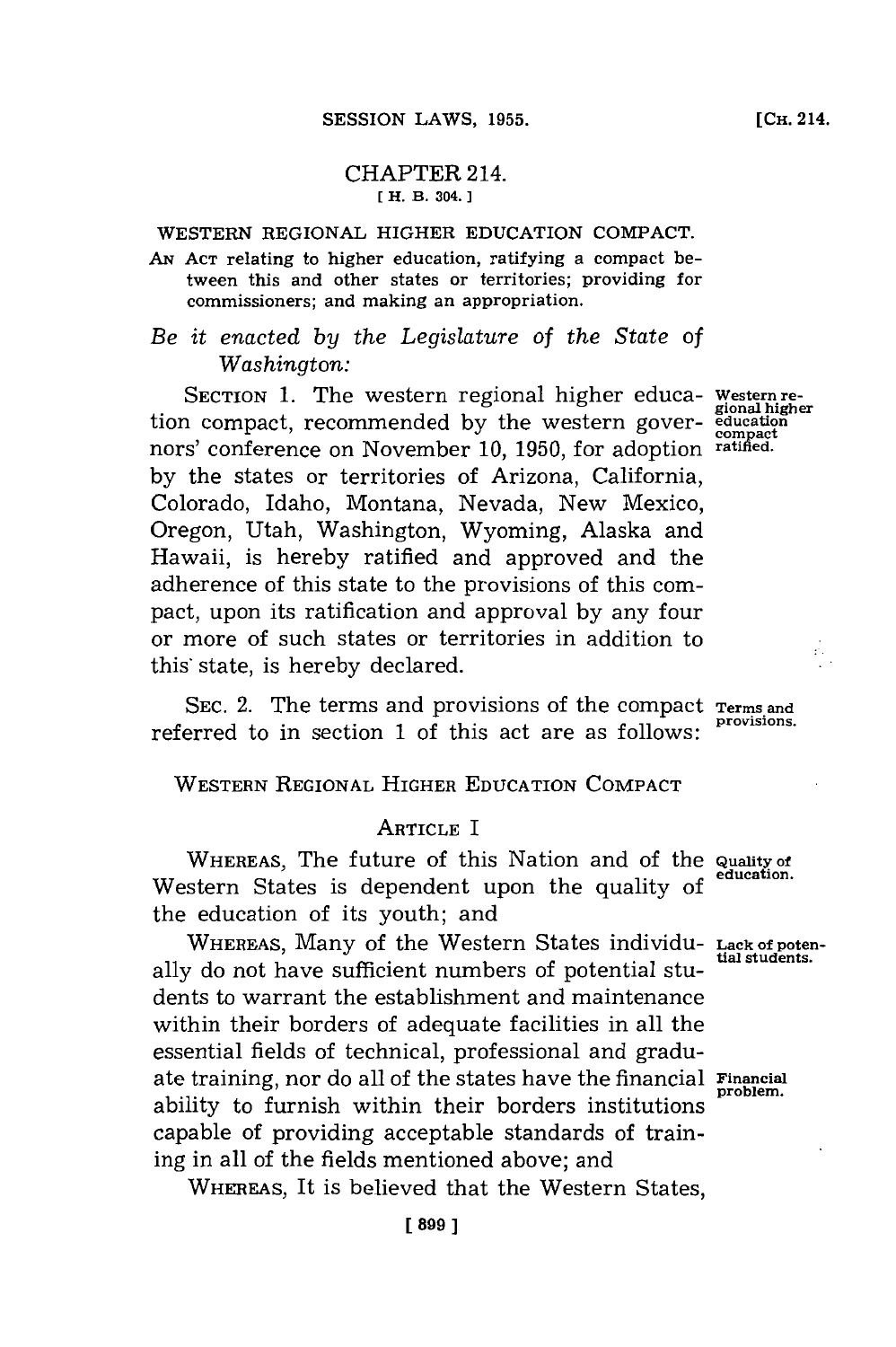or group of such states within the Region, cooperatively can provide acceptable and efficient educational facilities to meet the needs of the Region and of the students thereof;

NOW, **THEREFORE,** The States of Arizona, California, Colorado, Idaho, Montana, Nevada, New Mexico, Oregon, Utah, Washington and Wyoming, and the Territories of Alaska and Hawaii, do hereby covenant and agree as follows:

### **ARTICLE** II

**Pledge** Each of the compacting states and territories **cooperation,** pledge to each of the other compacting states and territories faithful cooperation in carrying out all the purposes of this compact.

### **ARTICLE** III

**Western** The compacting states and territories hereby **InterstateWetr Commission** create the WsenInterstate Commission for Higher **for Hiher** hriatrcle h Education, hereinafter called the Commission. Said Commission shall be a body corporate of each compacting state and territory and an agency thereof. The Commission shall have all the powers and duties **Powers.** set forth herein, including the power to sue and be sued, and such additional powers as may be conferred upon it **by** subsequent action of the respective legislatures of the compacting states and territories.

### **ARTICLE** IV

**Commission** The Commission shall consist of three resident members from each compacting state or territory. At all times one commissioner from each compacting **Ediucator.** state or territory shall be an educator engaged in the field of higher education in the state or territory from which he is appointed.

**Commission- The commissioners from each state and territory ers** appoint-<br>**ment by contract as pro- governor**. vided by law in such state or territory. Any commissioner may be removed or suspended from office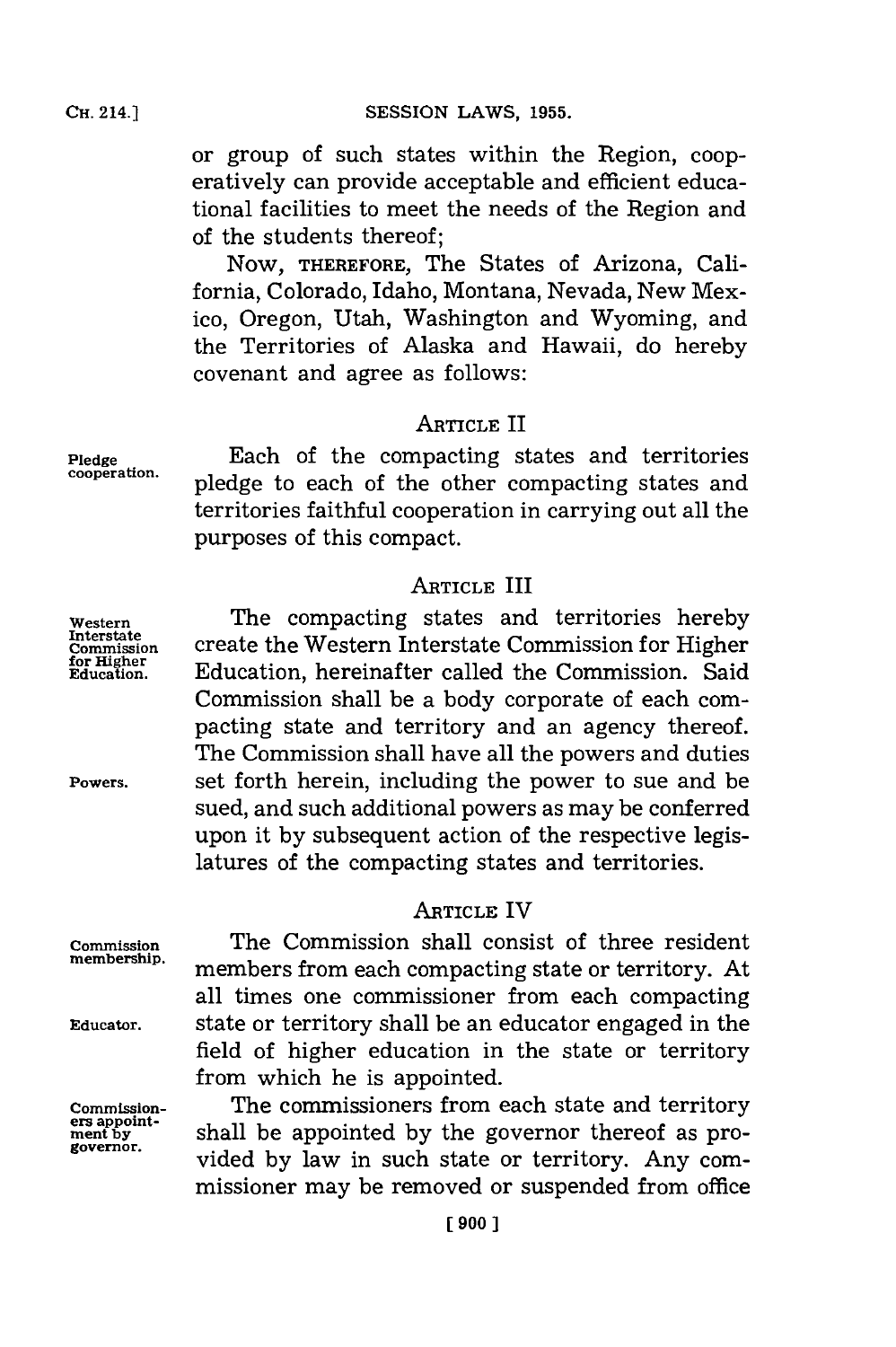as provided **by** the law of the state or territory from which he shall have been appointed.

The term of each commissioner shall be four *commission***er's term.** years: *Provided, however,* That the first three **com**missioners shall be appointed as follows: one for two years, one for three years, and one for four years. Each commissioner shall hold office until his successor shall be appointed and qualified. If any office becomes vacant for any reason, the governor shall appoint a commissioner to **fill** the office for the remainder of the unexpired term.

### **ARTICLE** V

Any business transacted at any meeting of the **Affrmative** Commission must be **by** affirmative vote of a majority **majority.** of the whole number of compacting states and territories.

One or more commissioners from a majority of **Quorum.** the compacting states and territories shall constitute a quorum for the transaction of business.

Each compacting state and territory represented **Each state or territory one** at any meeting of the Commission is entitled to one **vote.** vote.

### **ARTICLE** VI

The Commission shall elect from its number a **Commission** chairman and a vice-chairman, and may appoint, and at its pleasure dismiss or remove, such officers, agents and employees as may be required to carry out the purpose of this compact; and shall fix and determine their duties, qualifications and compensation, having due regard for the importance of the responsibilities involved.

The commissioners shall serve without compen- **Compensation.** sation, but shall be reimbursed for their actual and necessary expenses from the funds of the Commission.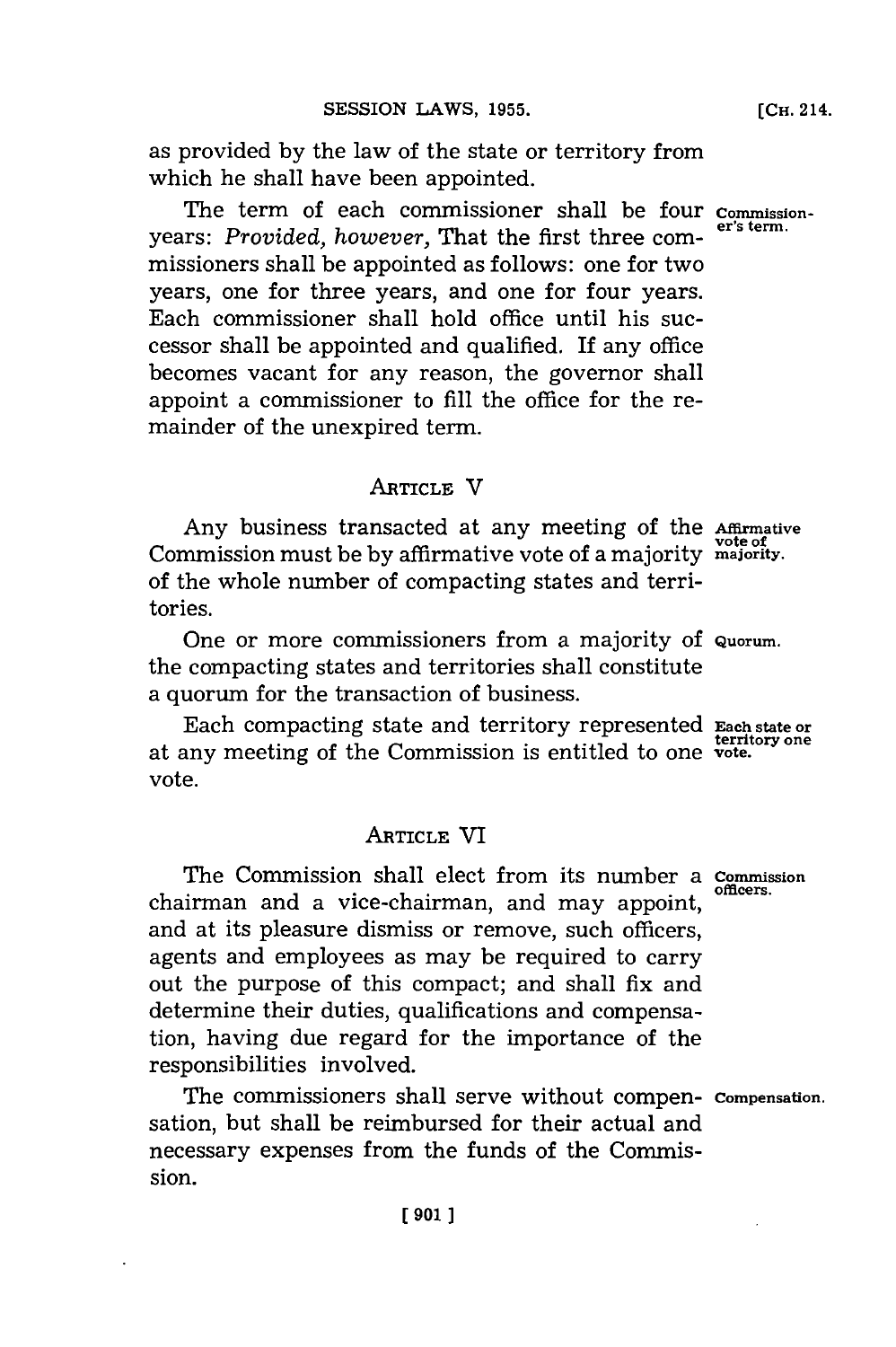#### **SESSION LAWS, 1955.**

# **CH.** 214.]

### **ARTICLE** VII

**Seal, by-laws,** The Commission shall adopt a seal and bylaws and shall adopt and promulgate rules and regulations for its management and control.

**Committees.** The Commission may elect such committees as it deems necessary for the carrying out of its functions. **Commission** The Commission shall establish and maintain an **office,** office within one of the compacting states for the **Meetings.** transaction of its business and may meet at any time, but in any event must meet at least once a year. The chairman may call such additional meetings and upon the request of a majority of the commissioners of three or more compacting states or territories shall call additional meetings.

**Commission** The Commission shall submit a budget to the governor of each compacting state and territory at such time and **for** such period as may be required.

**Facilities for The Commission shall, after negotiations with in-**<br>**graduate and**<br>**professional** tenested institutions determine the east of providing  $\frac{\bar{p} \text{rofessional}}{\bar{q} \text{d} \text{ucation}}$  terested institutions, determine the cost of providing the facilities for graduate and professional education for use in its contractual agreements throughout the Region.

**Commission** On or before the fifteenth day of January of each year, the Commission shall submit to the governors and legislatures of the compacting states and territories a report of its activities for the preceding calendar year.

**Books of** The Commission shall keep accurate books of ac- accont. count, showing in full its receipts and disbursements, and said books of account shall be open at any reasonable time for inspection **by** the governor of any compacting state or territory or his designated repre-**Audit.** sentative. The Commission shall not be subject to the audit and accounting procedure of any of the compacting states or territories. The Commission shall provide for an independent annual audit.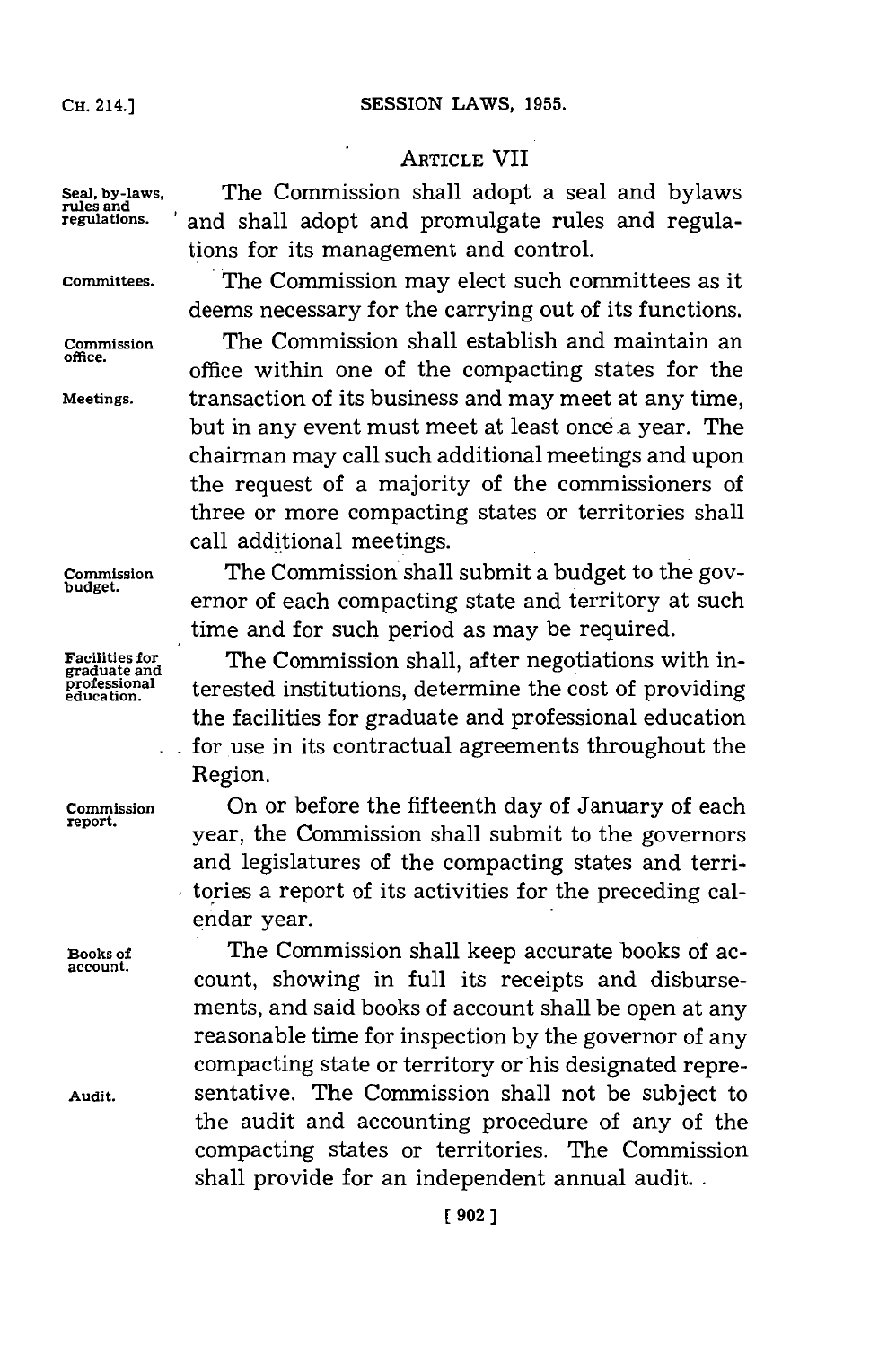## ARTICLE VIII

It shall be the duty of the Commission to enter **Contractual** into such contractual agreements with any institu- **agreements.** tions in the Region offering graduate or professional education and with any of the compacting states or territories as may be required in the judgment of the Commission to provide adequate services and facilities of graduate and professional education for the citizens of the respective compacting states or territories. The Commission shall first endeavor to provide adequate services and facilities in the fields of dentistry, medicine, public health and veterinary **Dentistry,** medicine, and may undertake similar activities in lichealth, and<br>other professional and graduate folds other professional and graduate fields.

For this purpose the Commission may enter into contractual agreements

(a) with the governing authority of any educational institution in the Region, or with any compacting state or territory to provide such graduate **Provide** or professional educational services upon terms and **services.** conditions to be agreed upon between contracting parties and

**(b)** with the governing authority of any educational institution in the Region or with any compacting state or territory to assist in the placement of **Placement of** graduate or professional students in educational institutions in the Region providing the desired services and facilities, upon such terms and conditions as the Commission may prescribe.

It shall be the duty of the Commission to under- **Studies of** take studies of needs for professional and graduate **sources** and **effects of** educational facilities in the Region, the resources of **compact on higher** meeting such needs, and the long-range effects of the **education.** compact on higher education; and from time to time prepare comprehensive reports on such research for presentation to the Western Governors' Conference and to the legislatures of the compacting states and territories. In conducting such studies, the

medicine.

**educational**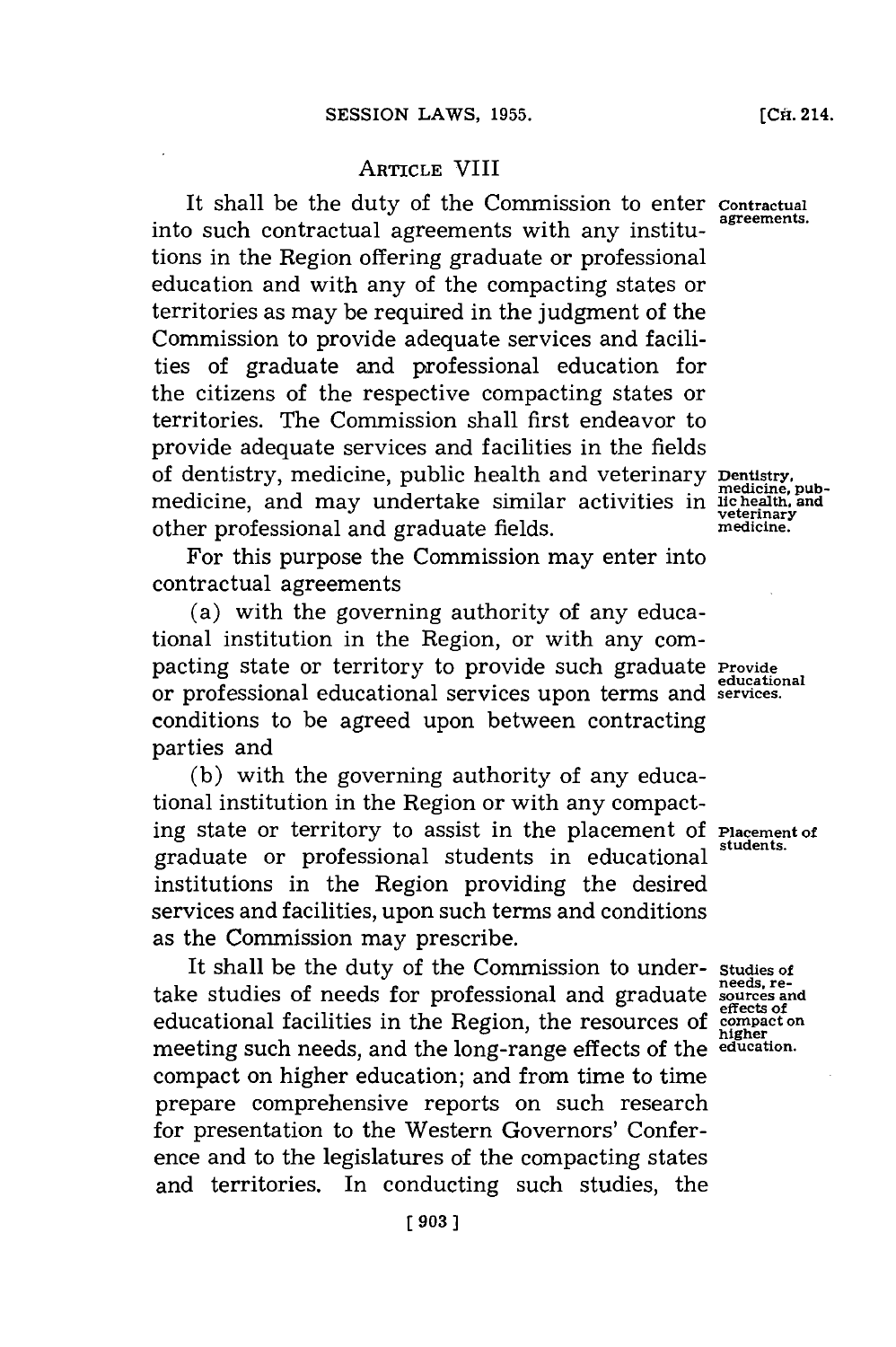**SESSION LAWS, 1955.** 

Commission may confer with any national or regional planning body which may be established. The **Draft and** Commission shall draft and recommend to the gov- **recommend uniform** ernors of the various compacting states and terni- **legislation.** tories, uniform legislation dealing with problems of higher education in the Region.

**"Region"** For the purposes of this compact the word "Region" shall be construed to mean the geographical limits of the several compacting states and territories.

### **ARTICLE** IX

**Operating** The operating costs of the Commission shall be apportioned equally among the compacting states and territories.

# **ARTICLE** X

**Compact** This compact shall become operative and binding immediately as to those states and territories adopting it whenever five or more of the states or territories of Arizona, California, Colorado, Idaho, Montana, Nevada, New Mexico, Oregon, Utah, Washington, Wyoming, Alaska and Hawaii have duly adopted it prior to July **1, 1955.** This compact shall become effective as to any additional states or territories adopting thereafter at the time of such adoption.

## **ARTICLE** XI

**Termination** This compact may be terminated at any time **by** consent of a majority of the compacting states or territories. Consent shall be manifested **by** passage and signature in the usual manner of legislation expressing such consent **by** the legislature and governor of such terminating state. Any state or territory may **Withdrawal,** at any time withdraw from this compact **by** means of appropriate legislation to that end. Such withdrawal shall not become effective until two years after written notice thereof **by** the governor of the withdrawing state or territory accompanied **by** a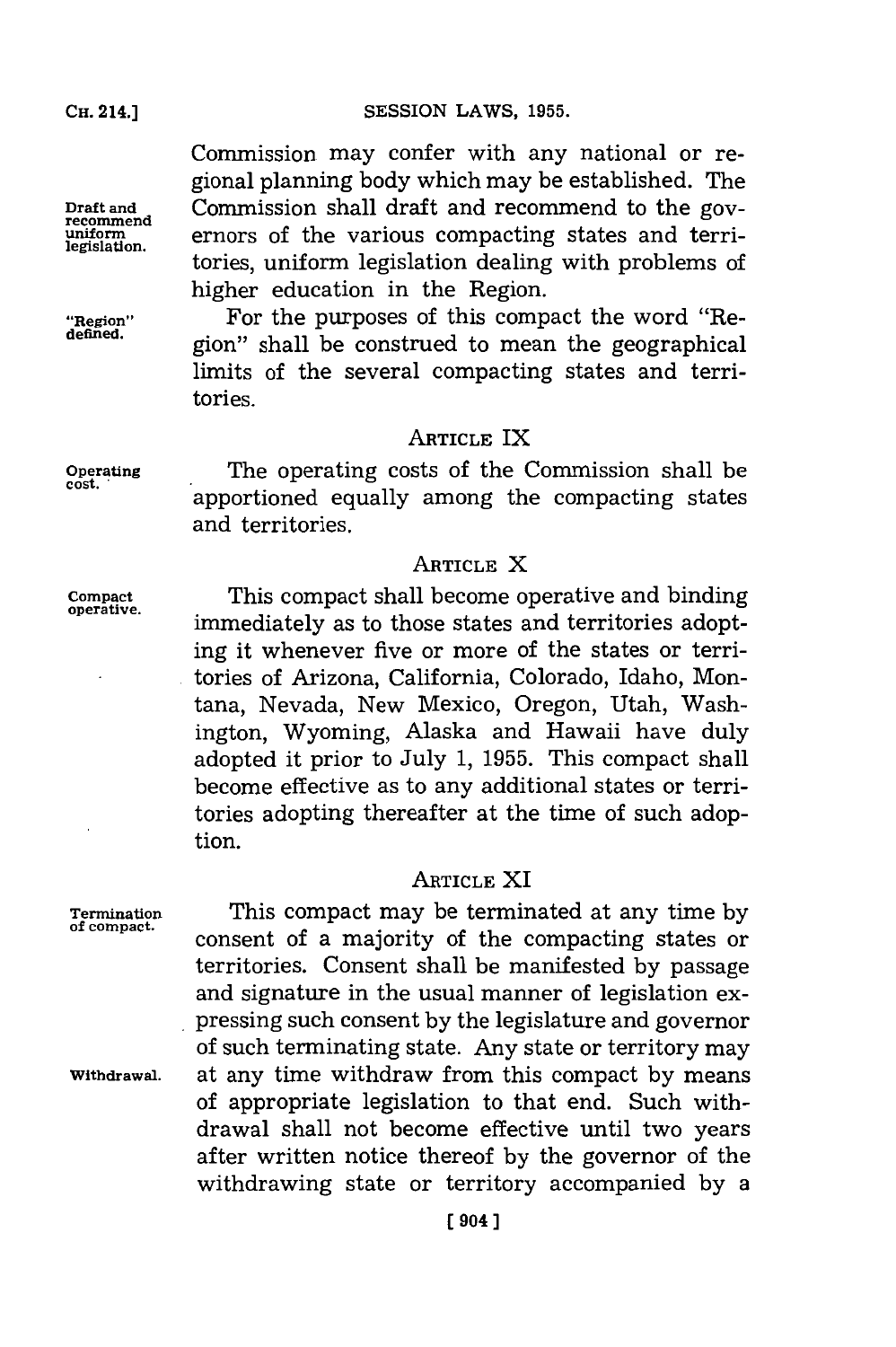certified copy of the requisite legislative action is received **by** the Conmmission. Such withdrawal shall not relieve the withdrawing state or territory from its obligations hereunder accruing prior to the effective date of withdrawal. The withdrawing state or **Withdrawal** territory may rescind its action of withdrawal at any time within the two-year period. Thereafter the withdrawing state or territory may be reinstated **Reinstatement. by** application to and the approval **by** a majority vote of the Commission.

## **ARTICLE** XII

If any compacting state or territory shall at **Default in** any time default in the performance of any of its obligations assumed or imposed in accordance with the provisions of this compact, all rights, privileges and benefits conferred **by** this compact or agreements hereunder, shall be suspended from the effective date of such default as fixed **by** the commission.

Unless such default shall be remedied within a **Termination** period of two years following the effective date of such default, this compact may be terminated with respect to such defaulting state or territory **by** affirmative vote of three-fourths of the other member states or territories.

Any such defaulting state may be reinstated by Reinstatemen (a) performing all acts and obligations upon which **state.** it has heretofore defaulted, and **(b)** application to and the approval **by** a majority vote of the Commission.

**SEC. 3.** Upon ratification and approval of the western regional higher education compact **by** any four or more of the specified states or territories in addition to this state, the governor of this state is **Governor to** authorized and directed to execute said compact on execute behalf of this state and to perform any other acts which may be deemed requisite to its formal ratification and promulgation.

**SEC.** 4. (a) The governor, with the advice and

**[CH.** 214.